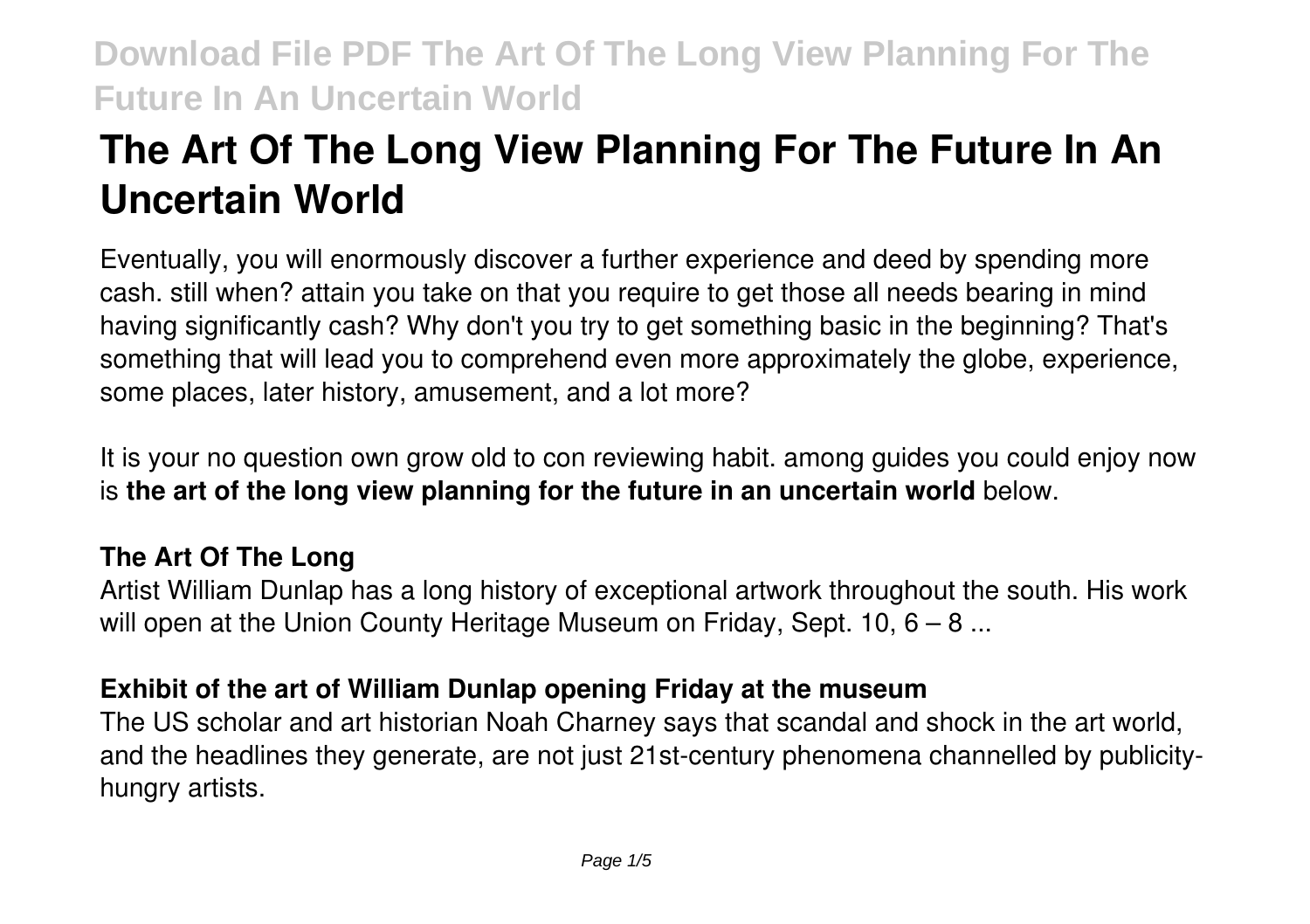### **'Caravaggio was a major-league asshole': the long tradition of scandal in art**

At last, LA is poised to have the museum it has long deserved: the Academy Museum of Motion Pictures, opening Sept. 30.

### **LA's newest museum explores the art and science of movie-making**

The Arts Council for Long Beach will accept applications for their 2021-2022 grant cycle until Sept. 30. Supported through the City of Long Beach's allocation for the arts, there are three types of ...

## **Local artists, art organizations have until end of September to apply for Arts Council's annual grants**

That plan includes long-term investing in index funds like S&P 500 Index or the Nasdaq Index, as an example. The idea of investing in index funds is that the Index Funds track the overall market ...

## **The Art Of Long Term Investing In Index Funds Can Benefit Young Investors Who Are Looking To Invest In the Market**

To come of age in the early 1990s was to be fed one idea, over and over again, by nearly every prevalent form of mass media: Monica Lewinsky was a punch line. I was only two or three when the former ...

#### **The Decades-Long Shaming Of Monica Lewinsky Wasn't Just Sexist – It Was Fatphobic,**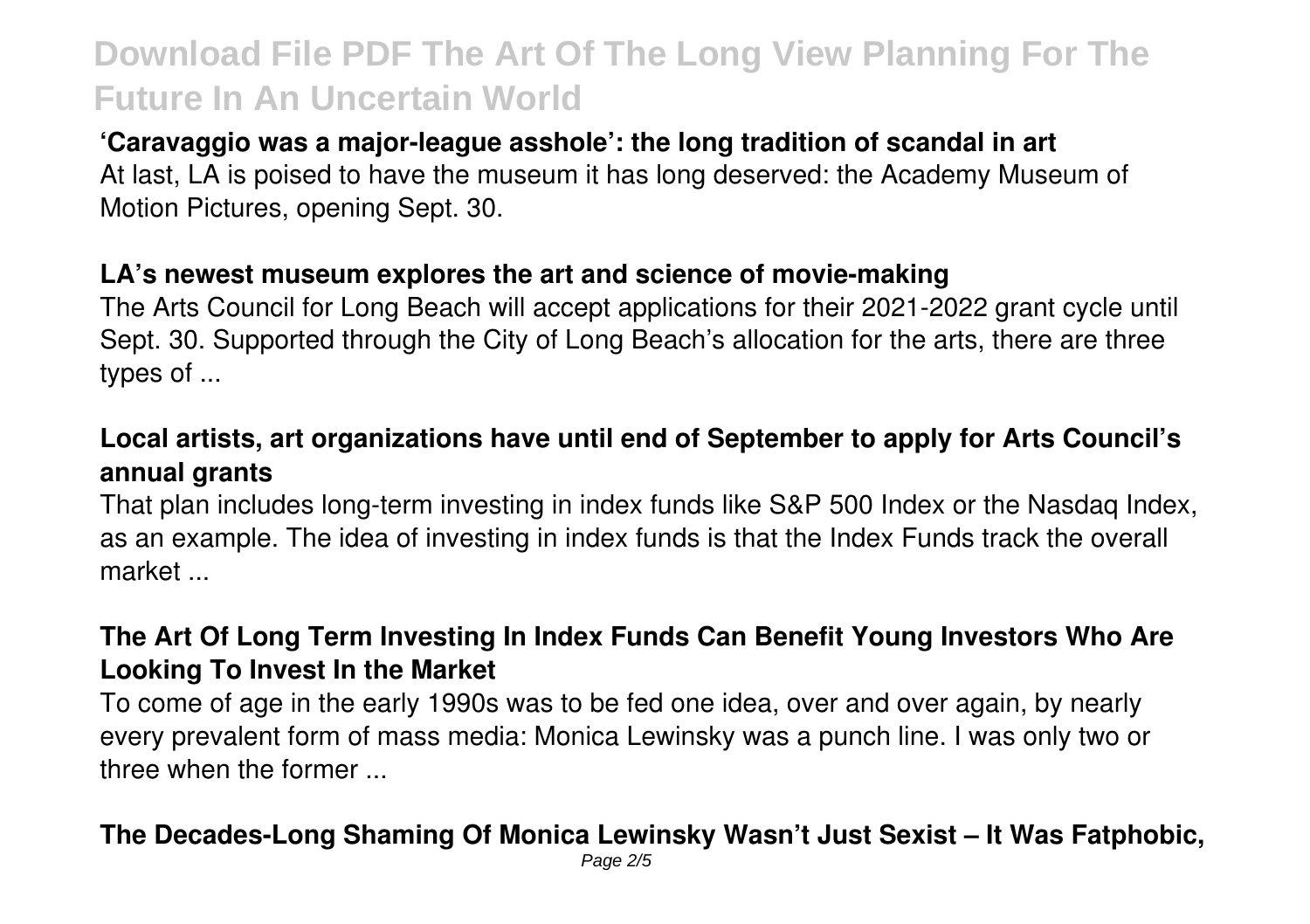## **Too**

Prominent artists from the Puget Sound area tell us how they're feeling (and what surprising hobbies they picked up during the pandemic).

### **Fall Arts | 14 Seattle artists on making art while the world falls apart**

Is copying art? You decide at US photographer's Hong ... British museum expert David Elliott, a long-time adviser to local cultural institutions, said there are institutions in Singapore ...

## **Hong Kong's M+ museum of visual culture finally gets an opening date, though final cost of the project remains unknown**

Going on two years since we had a fall arts season. A fall arts season that looks like a fall arts season. On the other hand, who cares anymore? I'm not certain I do. The Earth did not stop ...

## **Fall arts are back, for the first time in a long time. But given this particular season, should we care?**

Those who love art glass will find a bounty of pleasures at two new exhibitions now on view at the Long Island Museum in Stony Brook. "Tiffany Glass: Painting with Color and Light" and an ...

## **New exhibit brings stained-glass window art to the Long Island Museum**

To celebrate its history in the Long Beach community, Able ARTS Work is opening an exhibit titled "Timeline" that will highlight its 39 years of service to children and adults with disabilities.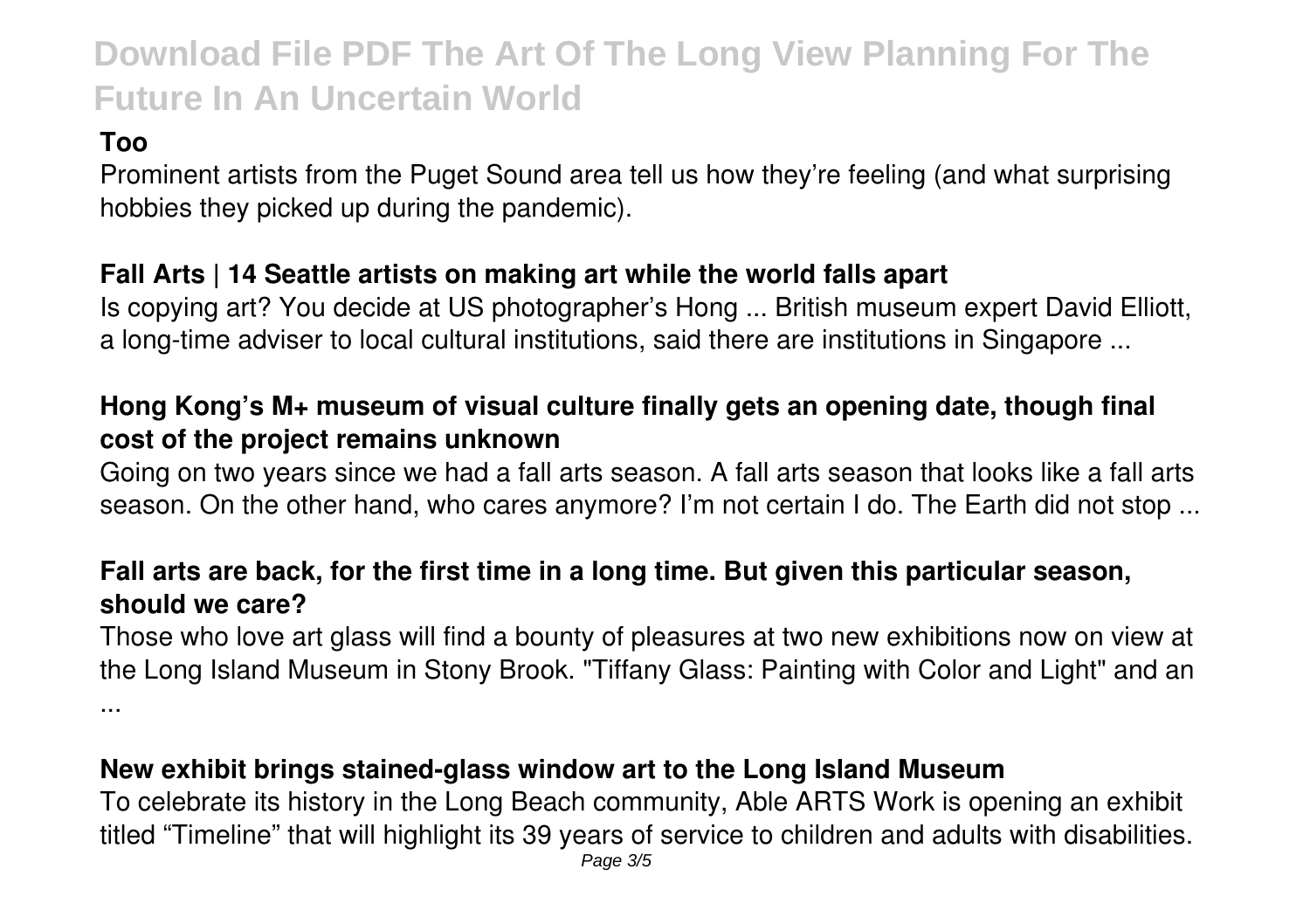#### **Exhibit celebrates Able ARTS Work impact on Long Beach**

The new state-of-the-art laboratory got a special blessing from Timothy Cardinal Dolan. Dolan opened the new science room at Saint Barnabas High School with a blessing. The new room replaces an ...

#### **All-girls Catholic school in Woodlawn starts school year with new state-of-the-art lab**

Former Indianapolis Colts and Ohio State quarterback Art Schlichter has been released from prison. A decades-long run of sentences that arose from a gambling addiction has ended. In  $1995...$ 

#### **Gambling addiction led to Art Schlichter's long stretches in prison**

Survivor season 41: Who is host Jeff Probst? Survivor season 41 - everything we know about the cast Survivor: Everything we know about the long-awaited season 41 Probst also detailed how the ...

#### **Survivor: Everything we know about the long-awaited season 41**

Local art event 'The People's Festival' is spreading a message of positivity and celebrating the resilience of New Yorkers through art. Fordham Plaza was the last stop for the festival ...

## **'The People's Festival' celebrates resilience of New Yorkers through art today in the Bronx**